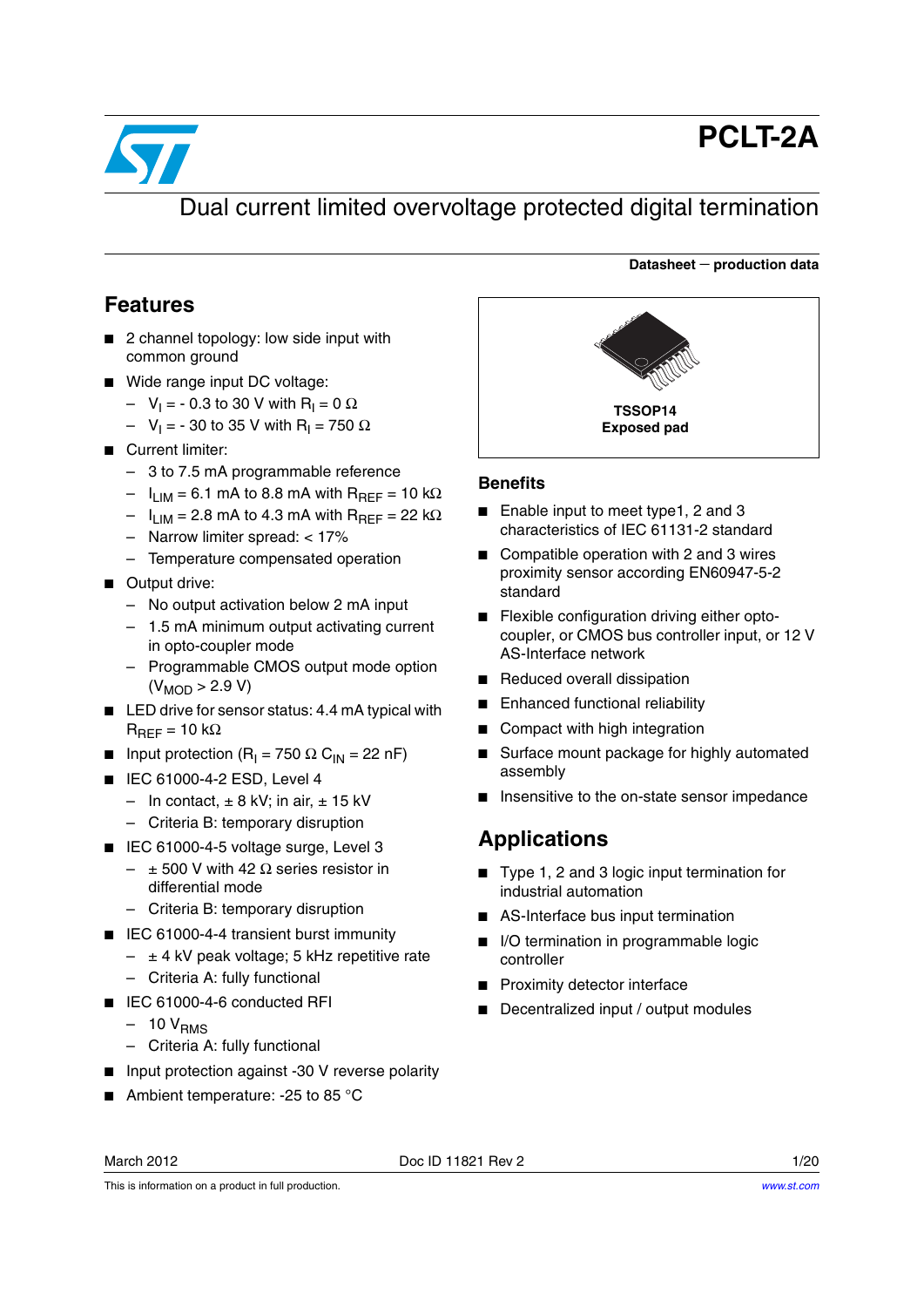# **Contents**

| 1              |     |                                                                         |  |  |
|----------------|-----|-------------------------------------------------------------------------|--|--|
| $\overline{2}$ |     |                                                                         |  |  |
|                | 2.1 | IEC61000-4 standard compliance application diagrams  3                  |  |  |
|                | 2.2 |                                                                         |  |  |
|                | 2.3 |                                                                         |  |  |
|                |     | 2.3.1                                                                   |  |  |
|                |     | 2.3.2                                                                   |  |  |
|                |     | 2.3.3                                                                   |  |  |
| 3              |     |                                                                         |  |  |
| 4              |     |                                                                         |  |  |
| 5              |     | Programming of the PCLT-2A according to input type requirement . 15     |  |  |
| 6              |     | Unisolated AS-Interface bus application diagram  16                     |  |  |
|                | 6.1 |                                                                         |  |  |
|                | 6.2 | Isolation of the sensor section and the supply from data/supply bus  16 |  |  |
|                | 6.3 | Unisolated connection of the PCLT with AS-Interface controller  17      |  |  |
| $\overline{7}$ |     |                                                                         |  |  |
| 8              |     |                                                                         |  |  |
| 9              |     |                                                                         |  |  |
| 10             |     |                                                                         |  |  |

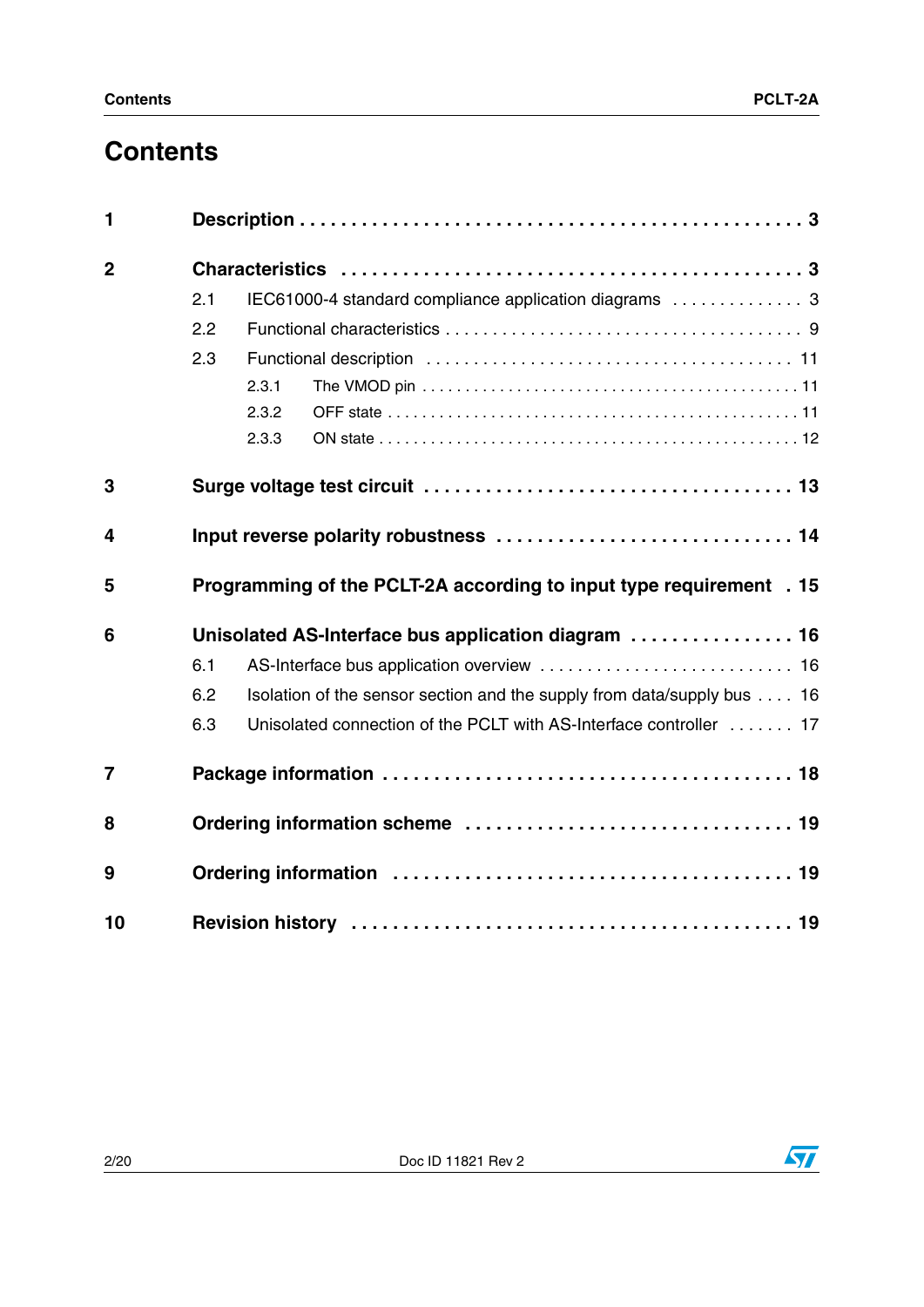# <span id="page-2-0"></span>**1 Description**

The PCLT-2A is a dual input current limiter device designed for 24 V DC automation applications.

This product is compatible with the type 2 (7.5 mA) or type 3 (3 mA) characteristic of the IEC 61131-2 standard. An internal resistance  $R_{REF}$  allows the limiting current value to be adjusted from 3 to 7.5 mA.

Each input voltage clamping block protects the module input against electromagnetic interference such as those described in the IEC 61131-2 standard, IEC 61000-4-2 (ESD), 4-4 (transient burst), 4-5 (voltage surge) and 4-6 (conducted radio frequency interference) standards. The supply input is also designed with such a protection structure.

The low tolerance of the current limitation allows a drastic reduction in the dissipation of the input compared to a resistive input. The PCLT2 is packaged in TSSOP14 - a very low  $R_{TH}$ exposed pad package that allows the PCB cooling pad to be reduced.

The output block of each termination channel transfers the input logic state to a logic output and a light emitting diode (LED).

# <span id="page-2-1"></span>**2 Characteristics**

#### <span id="page-2-2"></span>**2.1 IEC61000-4 standard compliance application diagrams**



#### <span id="page-2-3"></span>**Figure 1. Isolated digital input diagram with opto-coupler driving output**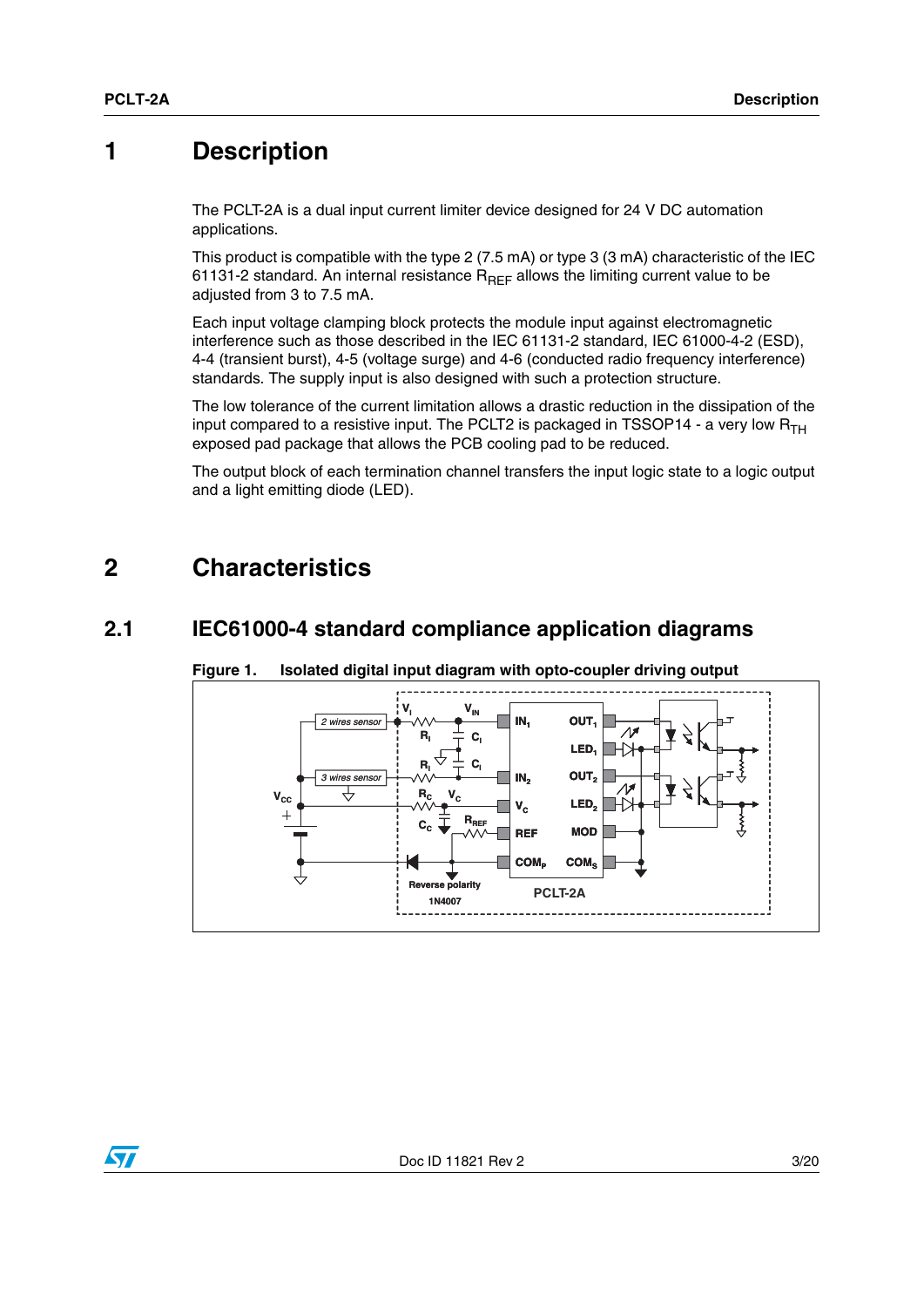

<span id="page-3-0"></span>**Figure 2. Unisolated digital input diagram with programmable CMOS output**





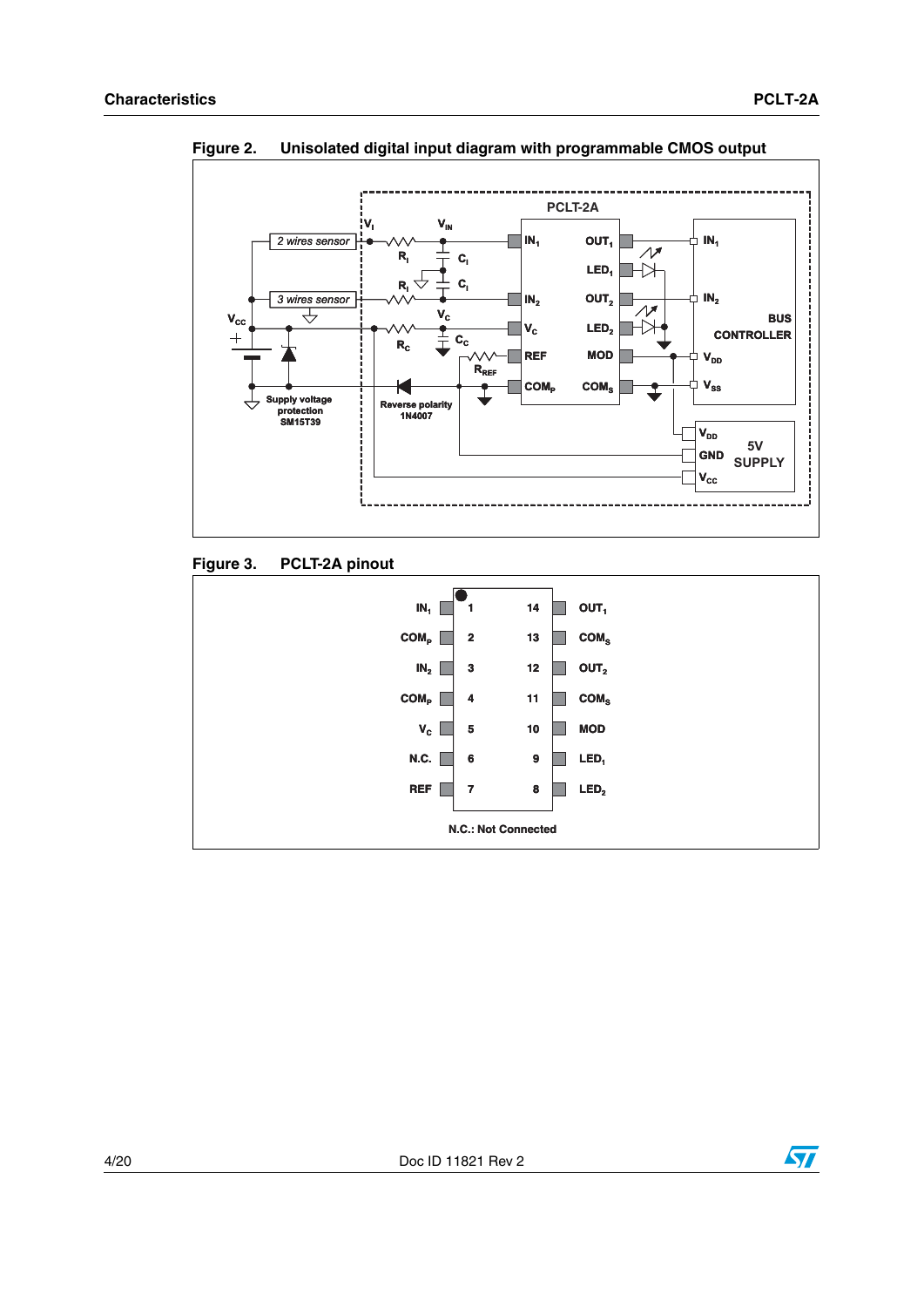







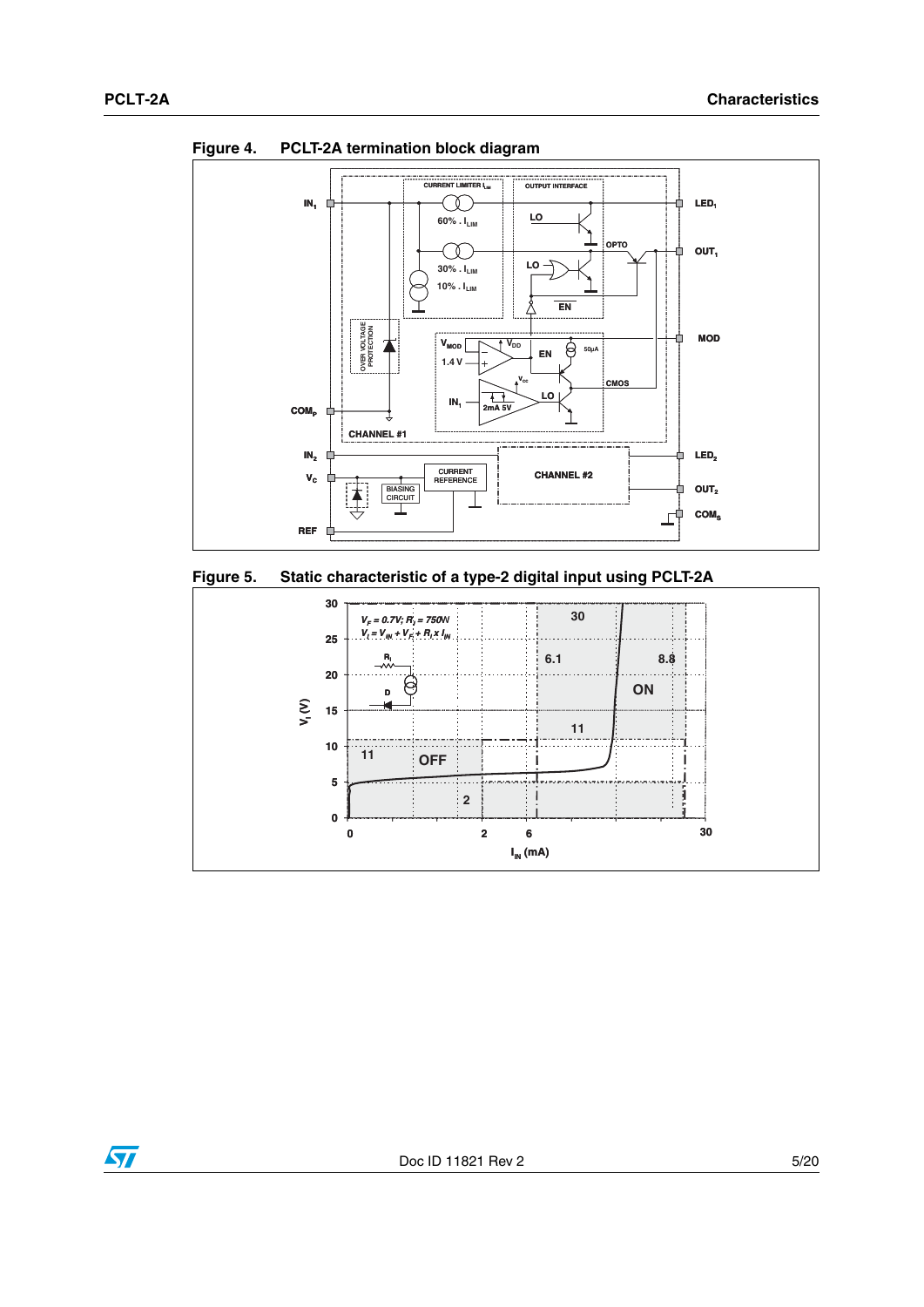| Symbol       | Pin        | <b>Parameter name and conditions</b>                                                   | <b>Value</b>  | Unit        |
|--------------|------------|----------------------------------------------------------------------------------------|---------------|-------------|
| $V_{\rm CC}$ | $V_C$      | Power supply steady state voltage, $R_C = 2.2$ k $\Omega$                              | $-0.3$ to 35  | V           |
| $V_C$        | $V_C$      | Supply steady state voltage, $R_C = 0$ k $\Omega$                                      | $-0.3$ to 30  | v           |
| $V_{IN}$     | IN         | Input steady state voltage, $R_1 = 0 \text{ k}\Omega$                                  | $-0.3$ to 30  | v           |
| $V_1^{(1)}$  | IN         | Input steady state voltage, $R_1 = 750 \Omega$                                         | $-30$ to $32$ | v           |
|              |            | Input repetitive pulse voltage, $R_1 = 750 \Omega$                                     | $-30$ to $35$ | v           |
|              | IN         | Input maximum forward current<br>$R_1 = 750 \Omega R_C = 2.2 k\Omega$                  | 10            | mA          |
|              | $I_{IN}$   | Input maximum reverse current<br>$R_1 = 750 \Omega$ RC = 2.2 k $\Omega$ <sup>(2)</sup> | 20            | mA          |
| $V_{MOD}$    | <b>MOD</b> | Maximum applied CMOS supply voltage                                                    | 14            | V           |
|              | OUT, LED   | Maximum applied output voltage, V <sub>MOD</sub> < 0.75 V                              | 2.5           | V           |
| $V_{OM}$     |            | Maximum applied output voltage, $V_{MOD} > 2.9 V$                                      | 14            | V           |
| $I_{OM}$     | OUT, LED   | Output driver current                                                                  | - 4 to 7      | mA          |
| $T_{\rm J}$  | <b>ALL</b> | Junction temperature range                                                             | $-25$ to 150  | $^{\circ}C$ |

Table 1. **Absolute ratings** 

1.  $V_I = V_{IN} + V_F + R_I \times I_{IN}$  with  $V_{IN} =$  voltage at the PCLT-2A input pin;  $V_{CC} = V_C + R_C \times I_{CC}$  with  $V_C =$  voltage at the PCLT-2A power supply pin.

2. With respect to the reverse polarity test of one input as shown in *[Figure 13](#page-13-1)*.

Table 2. **Table 2. Recommended operating conditions**

| Symbol                      | <b>Pin</b> | Parameter name and conditions                                          | Value         | Unit |
|-----------------------------|------------|------------------------------------------------------------------------|---------------|------|
| $\rm v_{\rm cc}$            | $V_C$      | Power supply steady state voltage, $R_C = 2.2$ k $\Omega$              | 19 to 35      | v    |
| $V_C$                       | $V_C$      | Power supply voltage range                                             | 14 to 27      | ν    |
| $V_1$ <sup>(1)</sup>        | IN         | Input repetitive pulse voltage<br>$R_1 = 750 \Omega R_C = 2.2 k\Omega$ | $-30$ to $30$ | ν    |
|                             | <b>MOD</b> | Operating CMOS mode voltage range                                      | 2.9 to 5.5    | ν    |
| $V_{MOD}$                   |            | Maximum operating 12V analog voltage                                   | 13.5          | v    |
| $\mathsf{T}_{\mathsf{AMB}}$ | <b>ALL</b> | Operating ambient temperature range                                    | $-25$ to 85   | °C   |
| $T_{\sf J}$                 |            | Operating junction temperature range                                   | $-25$ to 150  | °C   |

1.  $V_I = V_{IN} + V_F + R_I \times I_{IN}$  with  $V_{IN} =$  voltage at the PCLT-2A input pin;  $V_{CC} = V_C + R_C \times I_{CC}$  with  $V_C =$  voltage at the PCLT-2A power supply pin.



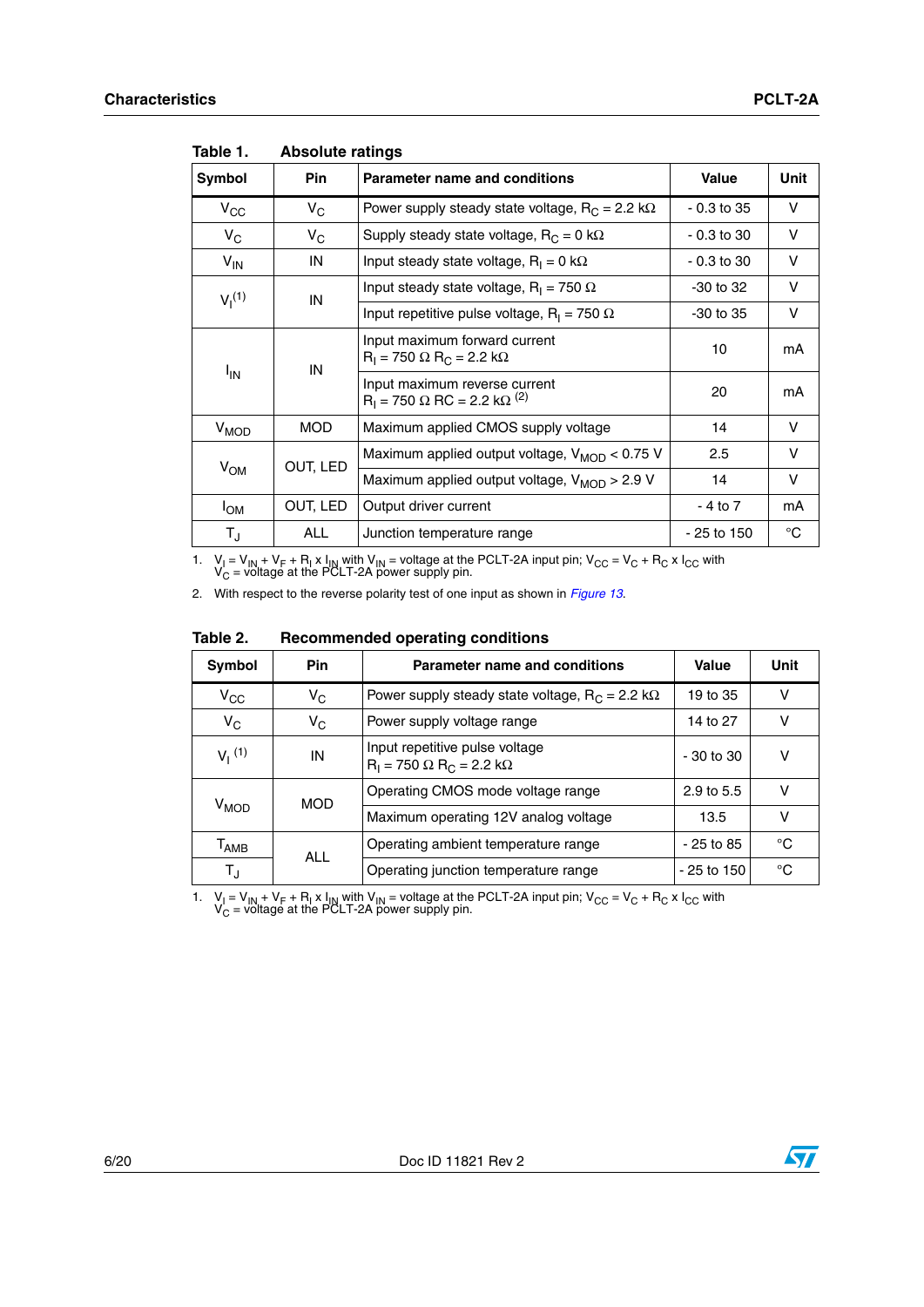| and reverse diode connected (unless otherwise specified) |                 |                                                                                                                                                          |                            |      |  |
|----------------------------------------------------------|-----------------|----------------------------------------------------------------------------------------------------------------------------------------------------------|----------------------------|------|--|
| Symbol                                                   | <b>Node</b>     | <b>Parameter name and conditions</b>                                                                                                                     | <b>Value</b>               | Unit |  |
| V <sub>ESD</sub>                                         | IN $V_{CC}$     | ESD protection, IEC 61000-4-2, per input<br>air discharge<br>contact discharge<br>air discharge, $R_1 = 0 \Omega$<br>contact discharge, $R_1 = 0 \Omega$ | ±15<br>$\pm 8$<br>±3<br>±3 | kV   |  |
| $V_{PPB}$                                                | $V_{\parallel}$ | Total peak pulse voltage burst, IEC 61000-4-4<br>$C_C$ = 33 nF, $C_1$ = 22 nF, F = 5 kHz <sup>(1)</sup>                                                  | ±4                         | kV   |  |
| $V_{PP}$                                                 | $V_{\parallel}$ | Peak pulse voltage surge, IEC 61000-4-5<br>$R = 42 \Omega^{(2)}$<br>$R = 42 \Omega$ , $R_1 = 1200 \Omega^{(2)}$                                          | ±500<br>±1000              | v    |  |
|                                                          | $V_{\rm CC}$    | $R = 2 \Omega^{(2)}$                                                                                                                                     | ±1000                      | v    |  |

#### Table 3. **Table 3.** Electromagnetic compliance ratings, T<sub>J</sub> = 25 °C, R<sub>I</sub> = 750 Ω, R<sub>C</sub> = 2.2 kΩ **and reverse diode connected (unless otherwise specified)**

1. Test diagram described on *[Figure 1](#page-2-3)* using the application PCB with a normalized capacitive coupling clamp

<span id="page-6-0"></span>2. Test diagram described on *[Figure 1](#page-2-3)*

#### Table 4. **Thermal resistance**

| Symbol         | <b>Parameter name and conditions</b>            | <b>Value</b> | Unit               |
|----------------|-------------------------------------------------|--------------|--------------------|
|                | Thermal resistance junction to ambient          |              |                    |
| $R_{TH (i-a)}$ | Board copper surface = $1.25$ cm <sup>2</sup> , | 100          | $\rm ^{\circ}$ C/W |
|                | copper thickness = $35 \mu m$ , single face     |              |                    |

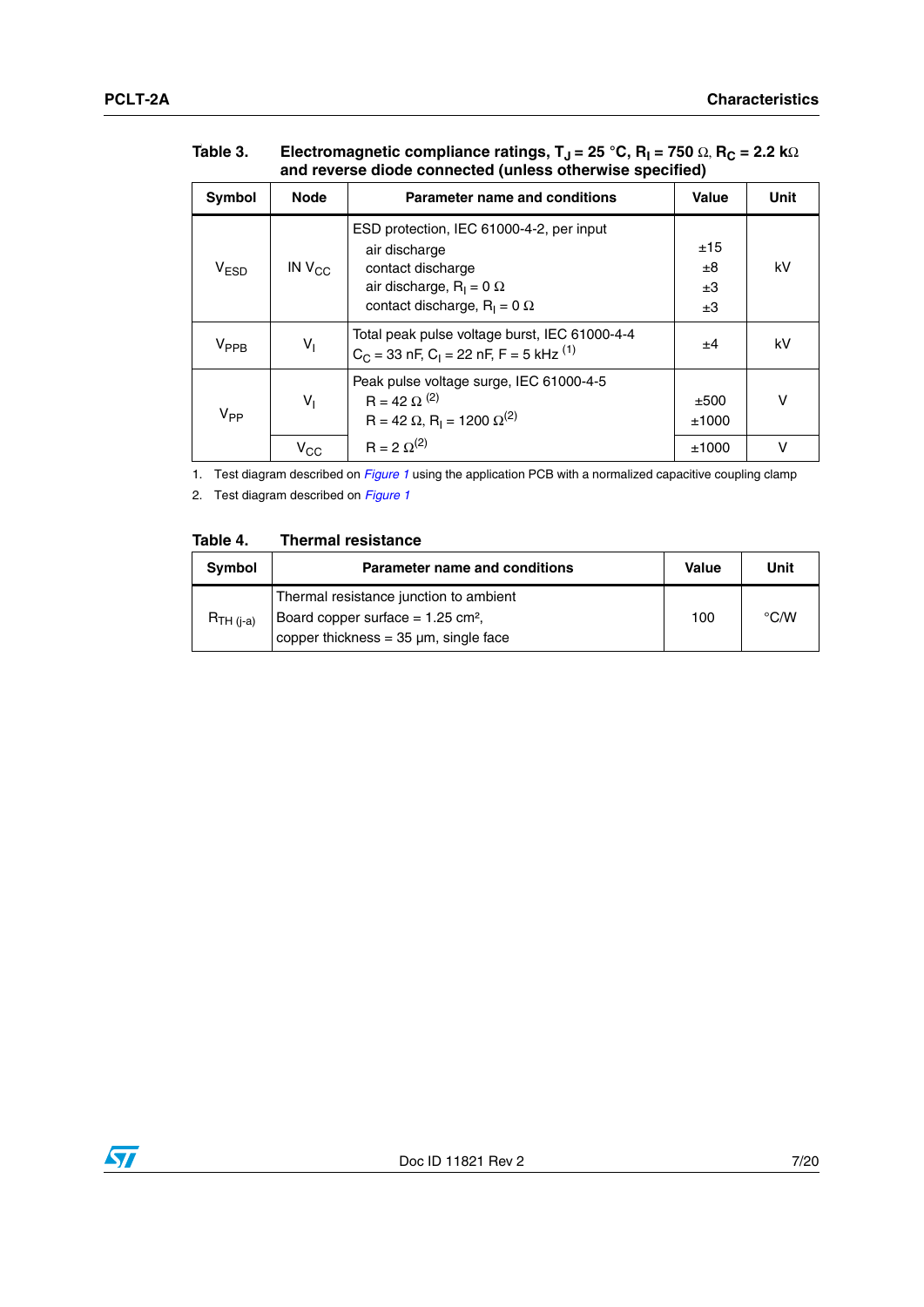| Symbol                                   | Pin                                       | Name                                            | <b>Conditions</b>                                                                                                                                  | Min                          | <b>Typ</b>     | Max              | Unit |
|------------------------------------------|-------------------------------------------|-------------------------------------------------|----------------------------------------------------------------------------------------------------------------------------------------------------|------------------------------|----------------|------------------|------|
| <b>Current limitation</b>                |                                           |                                                 |                                                                                                                                                    |                              |                |                  |      |
| <b>ILIM</b>                              | IN                                        | Input limiting current                          | $V_{1N} = 4.5$ to 26 V<br>$V_{\text{OUT}}$ = 0.9 to 1.5 V<br>$V_{LED} = 1.5$ to 2.5 V<br>$T_{\text{AMB}}$ = -25 to 85 °C<br>$R_{REF} = 10 k\Omega$ | 6.1                          | 7.6            | 8.8              | mA   |
| <sup>I</sup> LIM                         | IN                                        | Input limiting current                          | $V_{IN}$ = 5.5 to 26 V<br>$V_{\text{OUT}} = 0.9$ to 1.5 V<br>$V_{LED} = 1.5$ to 2.5 V<br>$T_{\text{AMB}}$ = -25 to 85 °C<br>$R_{REF} = 22 k\Omega$ | 2.8                          | 3.6            | 4.3              | mA   |
|                                          |                                           | Low current input voltage                       | $I_{IN}$ = 100 µA                                                                                                                                  |                              | 1.5            | 3                | V    |
| <b>V<sub>LOW</sub></b>                   | IN                                        | Current limiter activation                      | $I_{IN}$ = 6 mA                                                                                                                                    | ä,                           | 2.6            |                  | v    |
|                                          |                                           | voltage                                         | $I_{IN}$ =2 mA, $R_{REF}$ = 22 k $\Omega$                                                                                                          | $\blacksquare$               | 2.3            | ۰                | V    |
| Input and supply protection              |                                           |                                                 |                                                                                                                                                    |                              |                |                  |      |
| $V_{CL}$                                 | IN, $V_C$                                 | Clamping voltage                                | $I_{IN}$ = 7 mA, t <sub>P</sub> = 1 ms, R <sub>REF</sub> open                                                                                      | 31                           | 38             | $\blacksquare$   | V    |
|                                          | Output interface operation                |                                                 |                                                                                                                                                    |                              |                |                  |      |
| <b>OUT</b><br><b>l</b> OFF<br><b>LED</b> | Off state output current                  | $V_{MOD} = 0$ V, $V_1 = 5 \overline{V_1^{(1)}}$ | ä,                                                                                                                                                 | 10                           | 40             | μA               |      |
|                                          |                                           |                                                 | $V_{MOD} = 0 V, I_{IN} = 2 mA$ , <sup>(2)</sup>                                                                                                    | $\qquad \qquad \blacksquare$ | 10             | 40               | μA   |
| <b>VOFF</b>                              | <b>LED</b>                                | Off state LED voltage                           | $I_{IN} = 2$ mA                                                                                                                                    |                              | 0.1            | 0.2              | V    |
|                                          |                                           |                                                 | $V_{MOD} = 0 V, I_{IN} = 2 mA$                                                                                                                     |                              | 0.02           | 0.1              | v    |
| $V_{OFF}$                                | OUT                                       | Off state output voltage                        | $V_{MOD}$ > 2.9 V, $I_{IN}$ = 2 mA                                                                                                                 |                              |                | 20%<br>$V_{MOD}$ | V    |
|                                          |                                           |                                                 | $V_{MOD} = 0$ V, $V_{OUT} = 1.5$ V, $V_{IN} = 4.5$ V                                                                                               | 1.5                          | $\overline{2}$ |                  | mA   |
| $I_{ON}$                                 | <b>OUT</b>                                | On state opto-coupler<br>current                | $V_{MOD} = 0 V, V_{IN} = 5.5 V,$<br>$R_{REF}$ = 22 kΩ, $V_{OUT}$ = 1.5 V                                                                           | 0.5                          | 0.9            |                  | mA   |
| $V_{ON}$                                 | OUT                                       | On state output voltage                         | V <sub>MOD</sub> > 2.9 V<br>$R_{\text{BFE}} = 10 \text{ k}\Omega$ , $V_{\text{IN}} > 4.5 \text{ V}$<br>$R_{REF}$ = 22 kΩ V <sub>IN</sub> > 5.5 V   | 80%.<br>$V_{MOD}$            |                |                  |      |
|                                          |                                           |                                                 | $V_{IN}$ = 4.5 V, V <sub>LED</sub> = 2.5 V <sup>(3)</sup>                                                                                          | 3.5                          | 4.4            |                  | mA   |
| $I_{ON}$                                 | LED                                       | On state LED current                            | $V_{IN}$ = 5.5 V, R <sub>RFF</sub> = 22 k $\Omega$<br>$V_{\text{F}}$ = 2.5 V                                                                       | 1.4                          | 2.1            |                  | mA   |
|                                          | <b>Output operation selection circuit</b> |                                                 |                                                                                                                                                    |                              |                |                  |      |
| V <sub>TH MOD</sub>                      | <b>MOD</b>                                | Opto-CMOS threshold                             |                                                                                                                                                    | 0.75                         |                | 2.9              | V    |
| Ι <sub>Ουτ</sub>                         | OUT                                       | CMOS output current                             | $V_{MOD} = 12V$                                                                                                                                    | 35                           | 50             | 65               | μA   |
| Power supply circuit                     |                                           |                                                 |                                                                                                                                                    |                              |                |                  |      |
| $I_{\rm C}$                              | $V_C$                                     | Supply current                                  | $V_{\text{CC}} = 30V$                                                                                                                              |                              | 1.5            | $\overline{c}$   | mA   |
|                                          |                                           | CMOS supply current                             | $V_{MOD} = 5V$ , $V_{IN}$ open                                                                                                                     |                              | 0.25           | 0.35             | mA   |
| $I_{DD}$                                 | <b>MOD</b>                                |                                                 | $V_{MOD} = 12V$ , $V_{IN}$ open                                                                                                                    |                              | 0.4            | 0.8              | mA   |

#### **Table 5. DC electrical characteristics (TJ = 25 °C, VCC = 24 V, RREF = 10 k**Ω, **RC = 2.2 k**Ω **and referred to COM pin voltage, unless otherwise specified)**

1. According to application diagram (*[Figure 1](#page-2-3)*) with the use of a R<sub>I</sub> = 750 Ω resistor a reverse diode from COM to GND (V<sub>F</sub> = 0.7 V) and an opto-coupler (R<sub>LED</sub> (0 V) = 15 kΩ, V<sub>F</sub>=1.2 V).

2. Same as note 1 above, but  $R_1 = 0$ .

3. When no LED diode is used, connect LED pin to the  $COM<sub>P</sub>$  ground

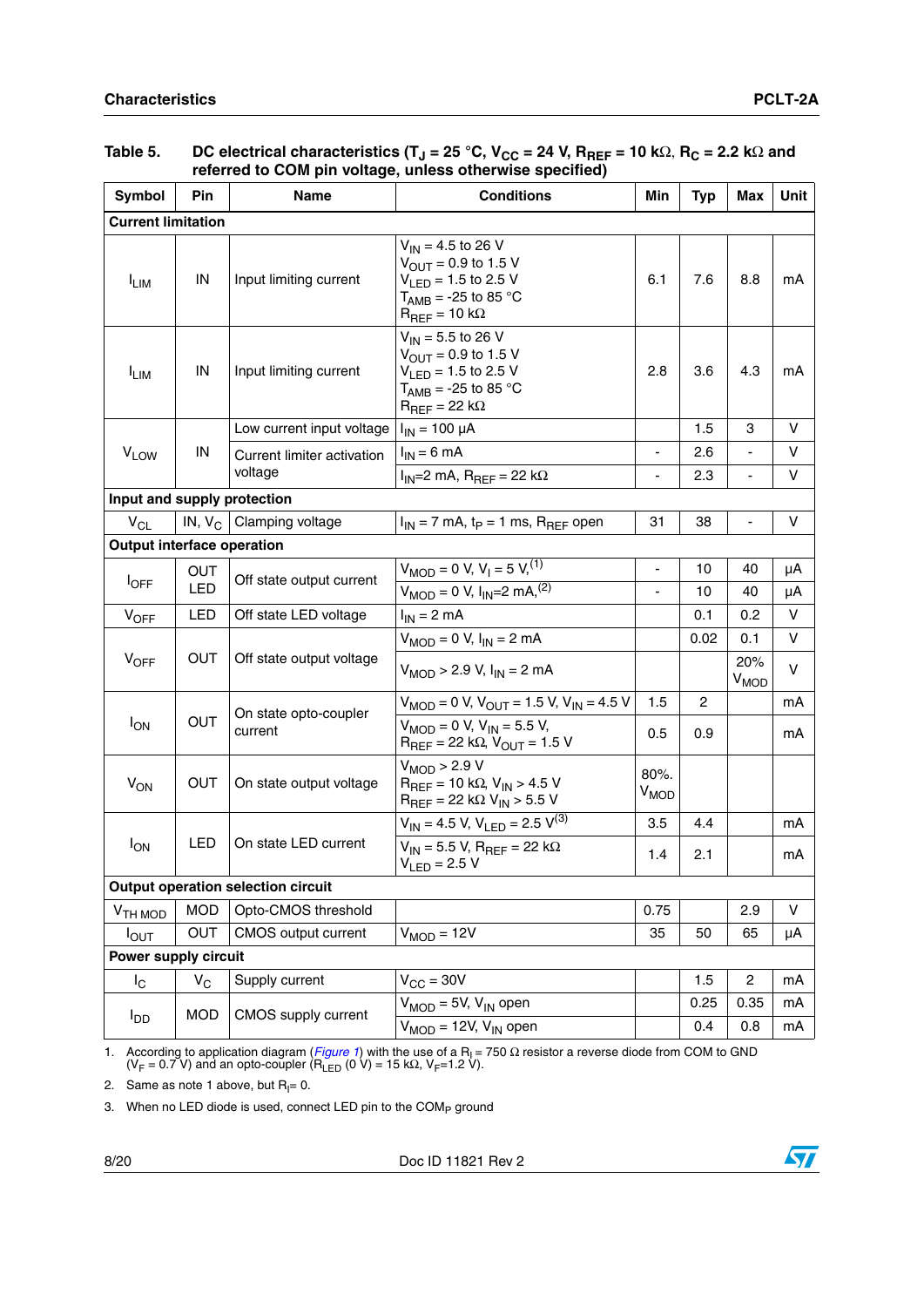$\sqrt{2}$ 

|                             | $C_1 = 0$ and COM pin voltage referred unless otherwise specified) |                                        |                                                  |      |      |      |      |  |
|-----------------------------|--------------------------------------------------------------------|----------------------------------------|--------------------------------------------------|------|------|------|------|--|
| Symbol                      | Pin                                                                | <b>Name</b>                            | <b>Conditions</b>                                | Min. | Typ. | Max. | Unit |  |
| $F_{MAX}$                   | IN-OUT                                                             | Input to output operating<br>frequency | Duty cycle = $50\%$                              |      | 5    |      | kHz  |  |
| $\mathsf{T}_{\mathsf{PLH}}$ | IN-OUT                                                             | Input Lo to Hi propagation time        | $C_1 = 0$                                        |      | 16   |      | μs   |  |
|                             |                                                                    |                                        | $C_1 = 0$ , $V_{MOD} = 0$ V                      |      | 0.1  |      |      |  |
| $\mathsf{T}_{\mathsf{PHL}}$ | <b>IN-OUT</b>                                                      | Input Hi to Lo propagation time        | $C_1 = 0$ , $V_{MOD} = 5$ V<br>$C_{OUT} = 50$ pF |      | 7.6  |      | μs   |  |

Table 6. Table 6. Switching electrical characteristics (T<sub>J</sub> = 25°C, V<sub>CC</sub> = 24 V, R<sub>C</sub> = 2.2kΩ, **CI = 0 and COM pin voltage referred unless otherwise specified)**

## <span id="page-8-0"></span>**2.2 Functional characteristics**





**Figure 7. Typical current limiter variation versus junction temperature**

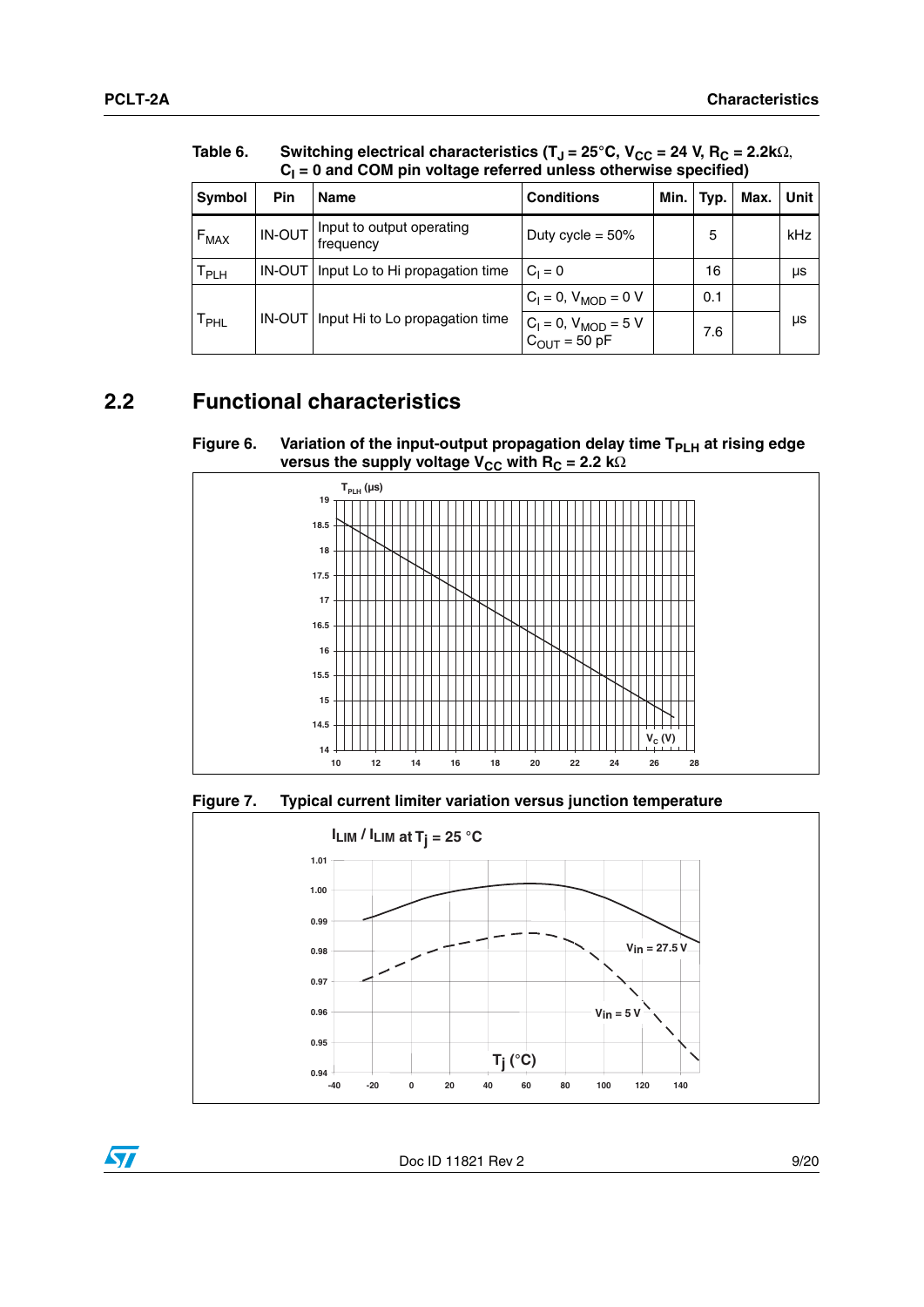

Figure 8. Typical current limiter variation versus reference resistance R<sub>REF</sub>





**Figure 10. Thermal resistance variation versus copper area (35 µm layer thickness; 50 vias/cm2 and 300 µm via diameter in double layer)**



10/20 Doc ID 11821 Rev 2

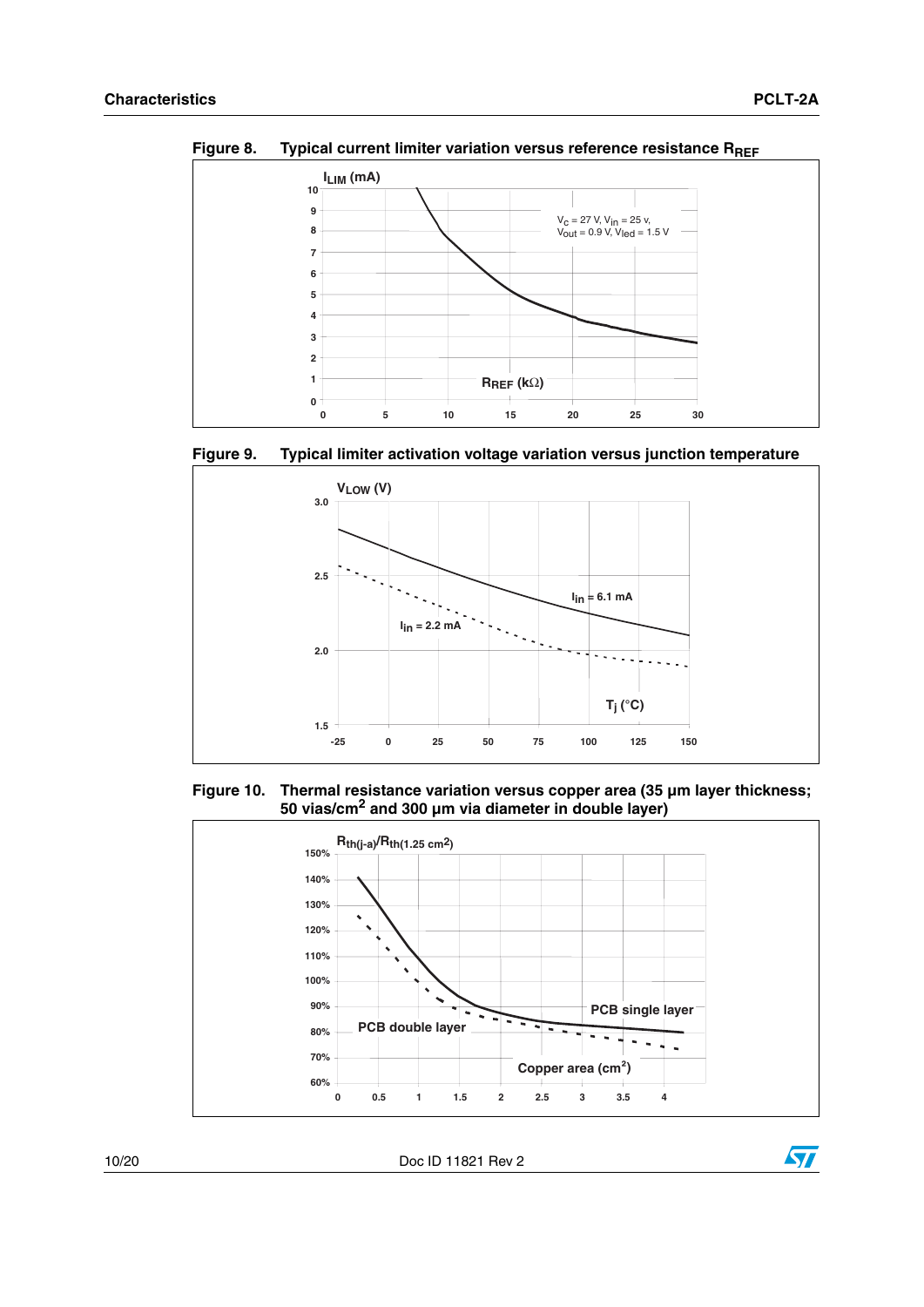### <span id="page-10-0"></span>**2.3 Functional description**

The PCLT-2A is a dual input termination device designed for 24 V DC automation applications. It implements the front-end circuitry of a digital input module (I/O) in industrial automation.

Available in a two channels configuration, it offers a high-density termination by minimizing the conducting dissipation and the external component count. It is housed in a surface mount package to reduce the printed board size.

Made of an input voltage protection, a serial current limiting circuit and an output interface, each channel circuit terminates the connection between the logic input and its associated high side sensor or switch.

The PCLT-2A is a current limited dual channel circuit compatible with the type 2 (7.5 mA) or type 3 (3 mA) characteristic of the IEC 61131-2 standard. An external resistance  $R_{BEF}$ allows the limiting current value to be adjusted from 3 to 7.5 mA.

The unique structure of the PCLT limiter allows its activation threshold to be low and insensitive to the output voltage up to 2.5 V.

Each input voltage clamping block protects the module input against electromagnetic interferences such as those described in the IEC 61131-2 standard and IEC 61000-4-2 (ESD), 4-4 (transient burst), 4-5 (voltage surge) and 4-6 (conducted radio frequency interferences) standards. The supply input is also designed with such a protection structure.

The current limiting circuit connected between the input and the output pins is compensated throughout the temperature range. The low tolerance of the current limitation provides a drastic reduction in the dissipation of the input compared to a resistive input.The PCLT2 is housed into a very low  $R_{TH}$  exposed pad TSSOP14 package that allows the PCB cooling pad to be reduced: the overall module becomes smaller and the hot spot effect is reduced.

The output block of each termination channel transfers the input logic state to a logic output and a light emitting diode (LED) that allows this state to be checked visually.

#### <span id="page-10-1"></span>2.3.1 The  $V_{MOD}$  pin

The voltage  $V_{MOD}$  applied to the selector pin MOD allows the output OUT to be configured either in an opto-coupler driver for  $V_{MOD}$  less than 0.75 V or in a CMOS output able to interface directly a bus controller circuit for  $V_{\text{MOD}}$  higher than 2.9 V.

In CMOS mode, the  $V_{MOD}$  pin activates a CMOS compatible buffer output, able to source up to a 50 µA current powered by the MOD pin (see *[Figure 2](#page-3-0)*).

#### <span id="page-10-2"></span>**2.3.2 OFF state**

In accordance with IEC 61131-2 standard, for both opto-coupler and CMOS configuration modes, when the input current is less than 2 mA (type 2) or 1.5 mA (type 3) the output circuits divert all the input current and maintain both LED and output in OFF state.

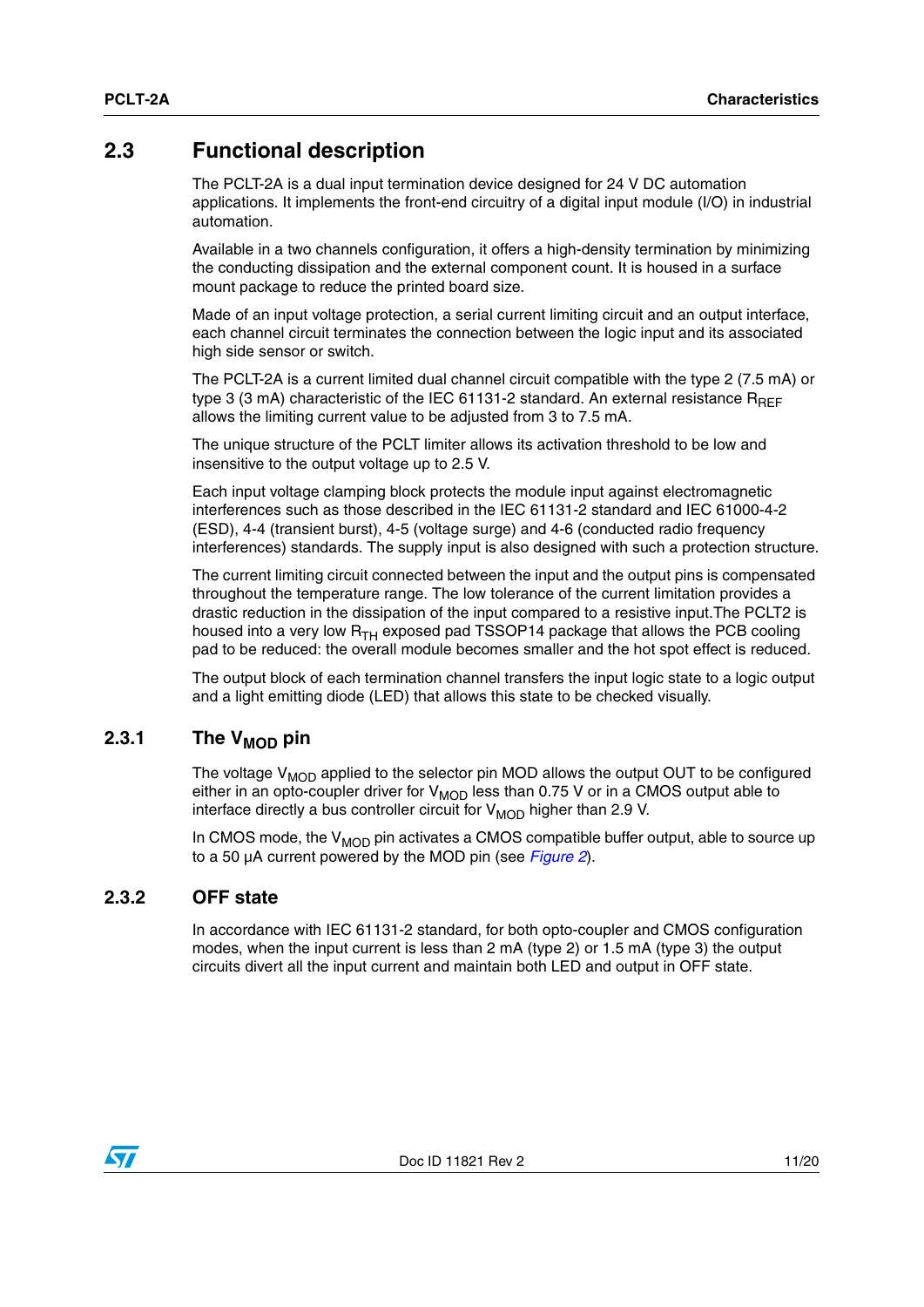#### <span id="page-11-0"></span>**2.3.3 ON state**

When the module input voltage V<sub>I</sub>, including the 750  $\Omega$  input resistor and the reverse diode, is higher than 11V corresponding to a PCLT input voltage  $V_{IN}$  of 5 V, both LED and output circuits are in ON state. The input current is then shared between the internal circuitry, the LED (about 60%), and the driver output (about 30%) in case of opto-coupler mode.

In CMOS mode, the CMOS level is defined by the  $\rm{V_{MOD}}$  voltage that is equal to the supply voltage V<sub>DD</sub> of the bus controller - it can be 3.3 V or 5 V. The output voltage delivers 80% of  $V_{DD}$  for high state and 20%  $V_{DD}$  for low state.

When no LED diode is used, the LED output

pin must be connected to the ground COM<sub>P</sub> of the circuit to allow the current to flow back to the power supply.

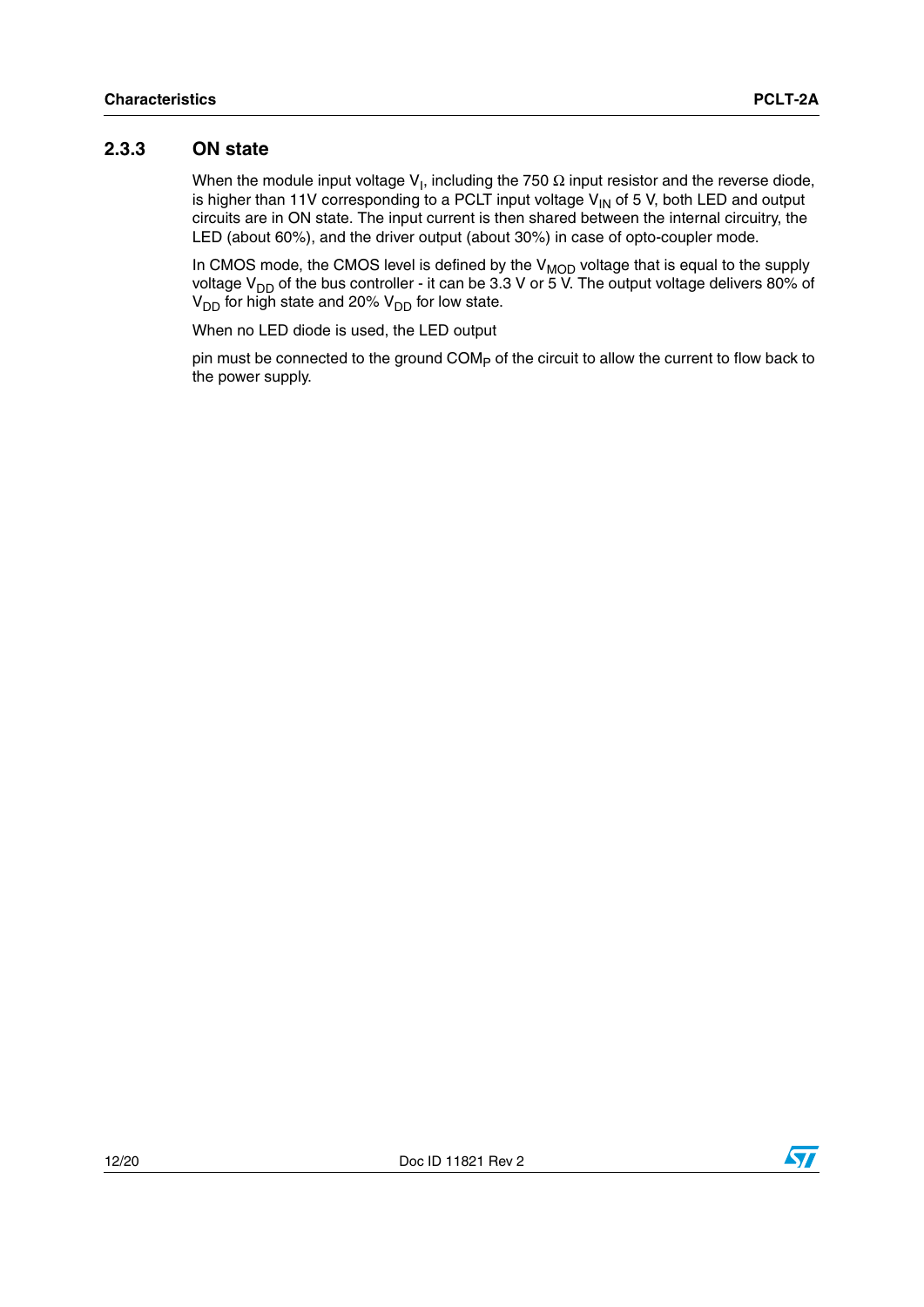## <span id="page-12-0"></span>**3 Surge voltage test circuit**

The input and supply pins are designed to withstand electromagnetic interferences. They are protected by a clamping diode that is connected to the common pin COM. Combined with the serial input resistance  $R<sub>L</sub>$  this clamping diode is effective against the fast transient bursts (±4 kV, IEC 61000-4-4) and the voltage surges (±1 kV, IEC 61000-4-5).

This topology allows the surge voltage to be applied from each input to other inputs, the ground and the supply contacts in differential or common modes (see *[Figure 11](#page-12-1)*).

Thanks to its high resistance ( $R_C = 2.2$  kΩ) and the conventional power supply protection that uses a clamping diode such as the SM15T39C Transil™, the supply pin  $V_C$  withstands ±1000 V surge voltage according to IEC 61000-4-5 (see *[Figure 12](#page-12-2)*).

<span id="page-12-1"></span>**Figure 11. Input pin IN voltage surge test circuit**



<span id="page-12-2"></span>Figure 12. Supply pin V<sub>c</sub> voltage surge test circuit



TM: Transil is a trademark of STMicroelectronics

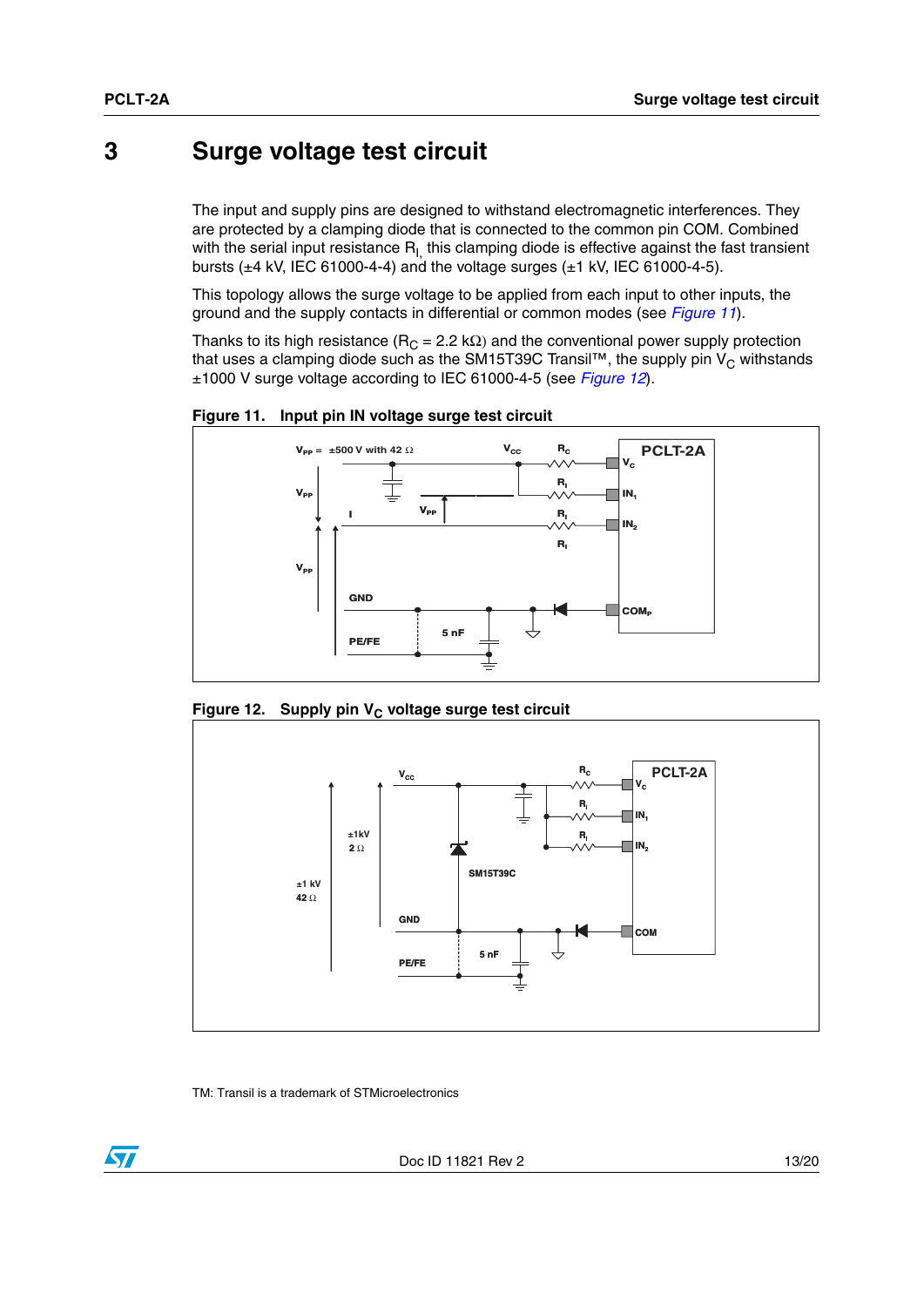# <span id="page-13-0"></span>**4 Input reverse polarity robustness**

Each input of the PCLT circuit may be biased to a reverse polarity equal to -  $V_{CC}$ . This case corresponds to a connection mistake or a reverse biasing that is generated by the demagnetization of a monitored inductive solenoid.

The input withstands the high reverse current up to 20 mA. Its opto-coupler is OFF and is protected by the conducting input diode. The input remains operational, and some extra dissipation should occur in the clamping protection.

<span id="page-13-1"></span>



Considering the supply operation, a reverse blocking diode can be connected between the module ground and the common pin COM to protect the PCLT device against any spurious reverse supply connection. The whole module supply voltage rating is then extended to ±30 V.

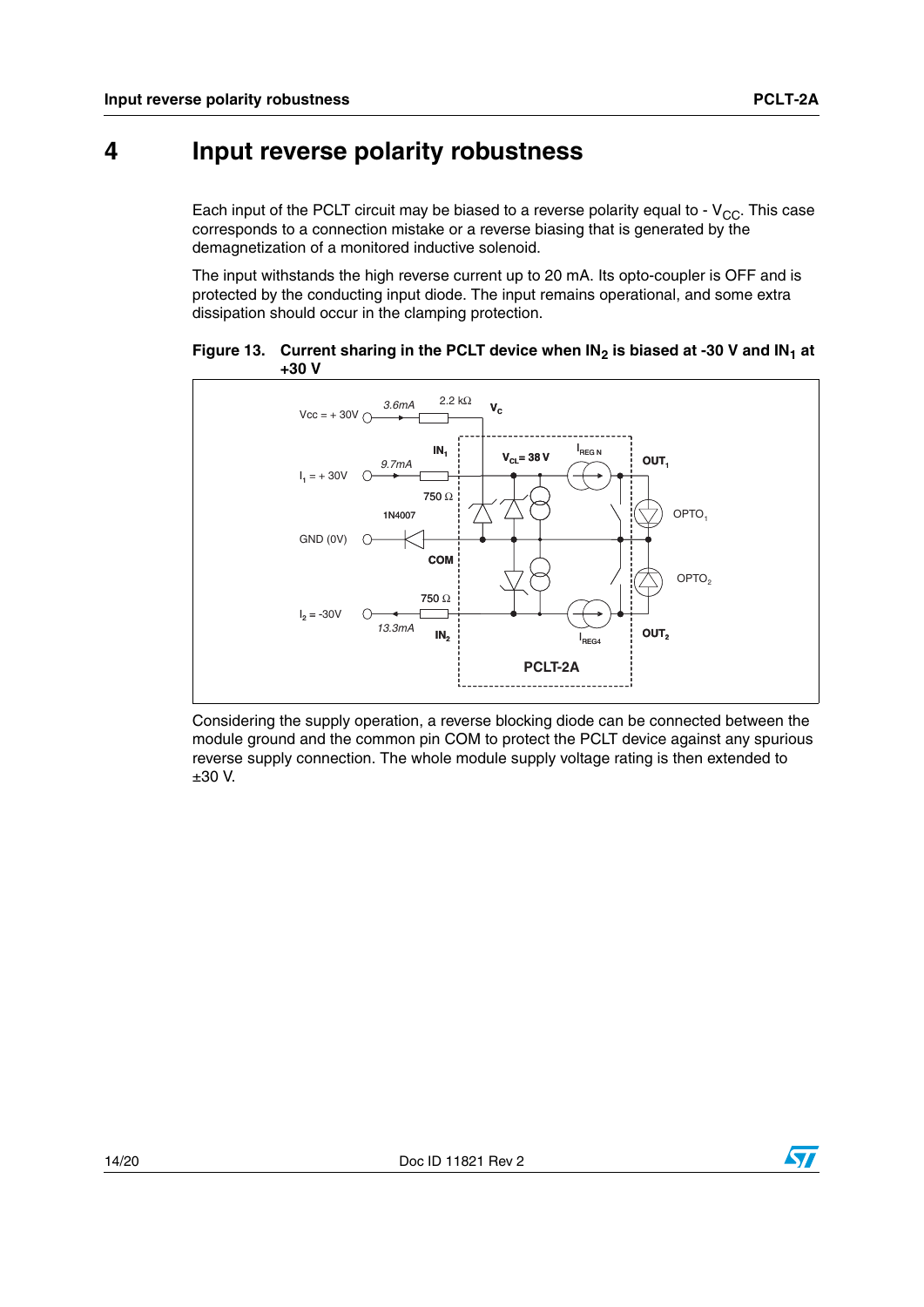## <span id="page-14-0"></span>**5 Programming of the PCLT-2A according to input type requirement**

The operation of the PCLT-2 can be set to the various logic input types defined in the IEC 61131-2 standard. The current reference of the input-limiting block of each channel is programmable thanks to an external resistor  $R_{REF}$  Because the operating current is different for each type, the external input resistor  $R_1$  can be changed to improve the overvoltage robustness of the whole circuit. *[Table 7](#page-14-1)* describes the input characteristics requirements according to the IEC standard, and *[Table 8](#page-14-2)* the resistance values for the 1, 2, and 3 types and the corresponding performances of the PCLT input

|              | <b>Type</b>         |               |                            | 3                     | 2                     |  |
|--------------|---------------------|---------------|----------------------------|-----------------------|-----------------------|--|
| <b>State</b> | <b>Parameter</b>    | Unit          |                            |                       |                       |  |
|              | <b>IOFF MAX</b>     | mA            | 0.5                        | 1.5                   | 2                     |  |
| <b>OFF</b>   | VOFF MAX            | v             | 5<br>15 @ I <sub>OFF</sub> | 5<br>11 $@$ $I_{OFF}$ | 5<br>11 $@$ $I_{OFF}$ |  |
|              | <b>JON MIN</b>      | mA            | 2                          | 2                     | 6                     |  |
| ON           | V <sub>ON MIN</sub> | $\mathcal{L}$ | 15                         | 11                    |                       |  |

<span id="page-14-1"></span>Table 7. **IEC 61131-2 requirements for logic input** 

#### <span id="page-14-2"></span>Table 8. PCLT-2A setting for each type of logic input

| <b>Type</b>            |            | 1   | 3                                               | $\mathbf{2}$ |
|------------------------|------------|-----|-------------------------------------------------|--------------|
| <b>Setting</b>         | Unit       |     |                                                 |              |
| $R_{REF}$              | $k\Omega$  | 22  | 22                                              | 10           |
| $R_{I}$                | k $\Omega$ | 2.2 | 1.2                                             | 0.75         |
| $R_C$                  | $k\Omega$  |     | 2.2                                             |              |
| <b>Performances</b>    |            |     |                                                 |              |
| <b>IN MIN</b>          | mA         | 2.8 | 2.8                                             | 6.1          |
| I <sub>IN TYP</sub>    | mA         | 3.6 | 3.6                                             | 7.6          |
| I <sub>IN MAX</sub>    | mA         | 4.3 | 4.3                                             | 8.8          |
| LED TYP                | mA         | 2.1 | 2.1                                             | 4.4          |
| SURGE w/R <sub>I</sub> | kV         | >1  | 1                                               | 0.5          |
| ESD with $R1$          | kV         |     | 8 contact discharge, 15 air discharge (class 4) |              |

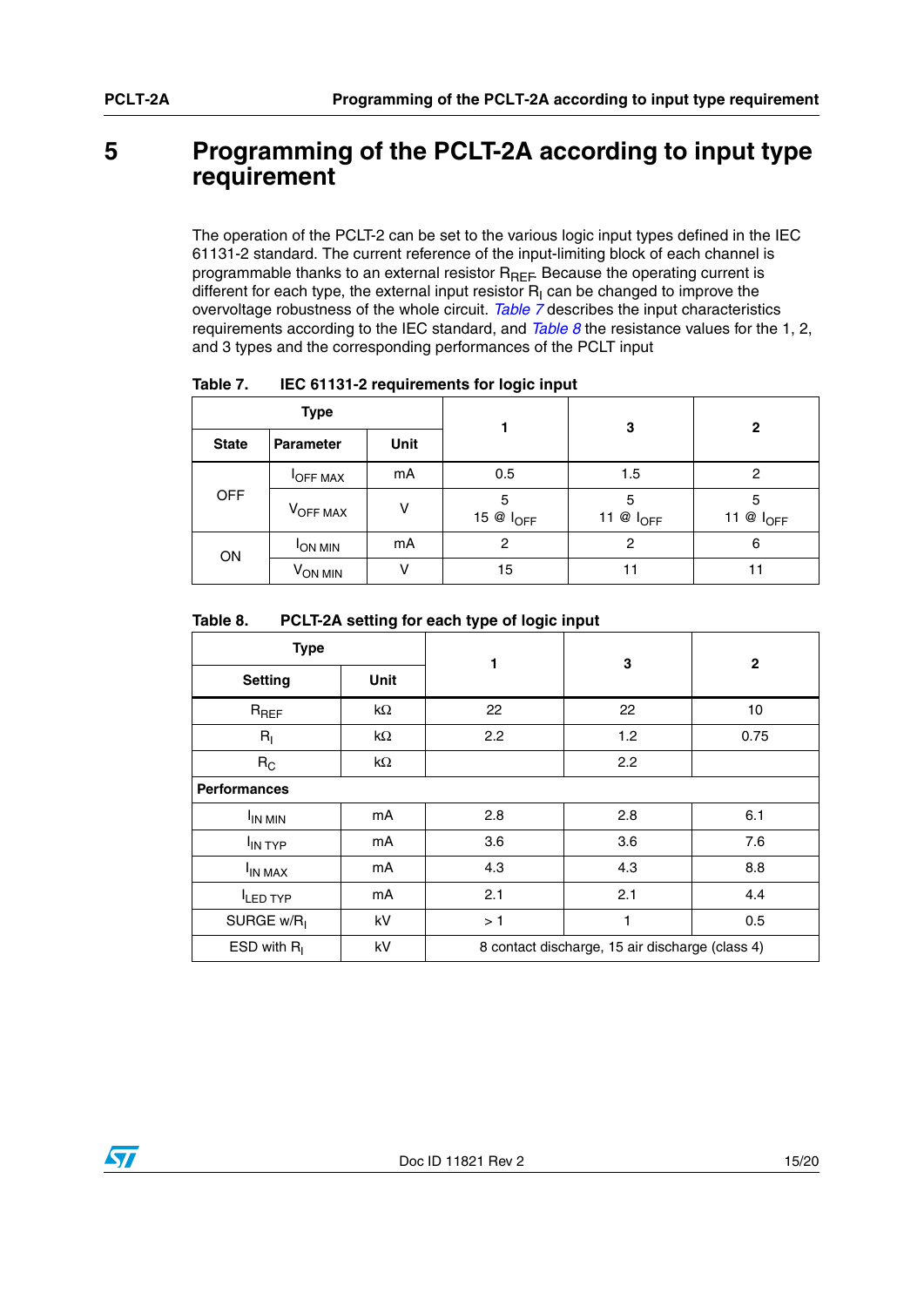# <span id="page-15-0"></span>**6 Unisolated AS-Interface bus application diagram**

### <span id="page-15-1"></span>**6.1 AS-Interface bus application overview**

The AS-Interface bus is a low-end field bus for actuators and sensors in manufacturing and industrial automation. Its electrical architecture uses an unshielded 2-wire yellow cable that transports both the 24 V power supply of the field nodes and the serial bidirectional data communication.



**Figure 14. Simplified architecture of AS-Interface bus.** 

The data communication is achieved with a current carrier modulation superimposed over the power wires. Therefore, the power bus terminals are filtered in order to maintain identical and calibrated differential and common mode impedances measured by both master and slave units.

## <span id="page-15-2"></span>**6.2 Isolation of the sensor section and the supply from data/supply bus**

The PCLT can be designed as an interface between a proximity sensor and its associated slave controller unit.

The sensor power supply is generated from the bus power supply with a filter and a regulator that are inserted in the slave unit. In the same manner, the sensor logic signal is isolated from the AS-Interface power supply bus to avoid any degradation of the data transmission.

A conventional way to achieve the interface with the PCLT and the AS-Interface controller is to insert an opto-coupler between the AS-Interface controller and the PCLT that runs in opto-coupler mode as shown *[Figure 1](#page-2-3)* (MOD = 0).

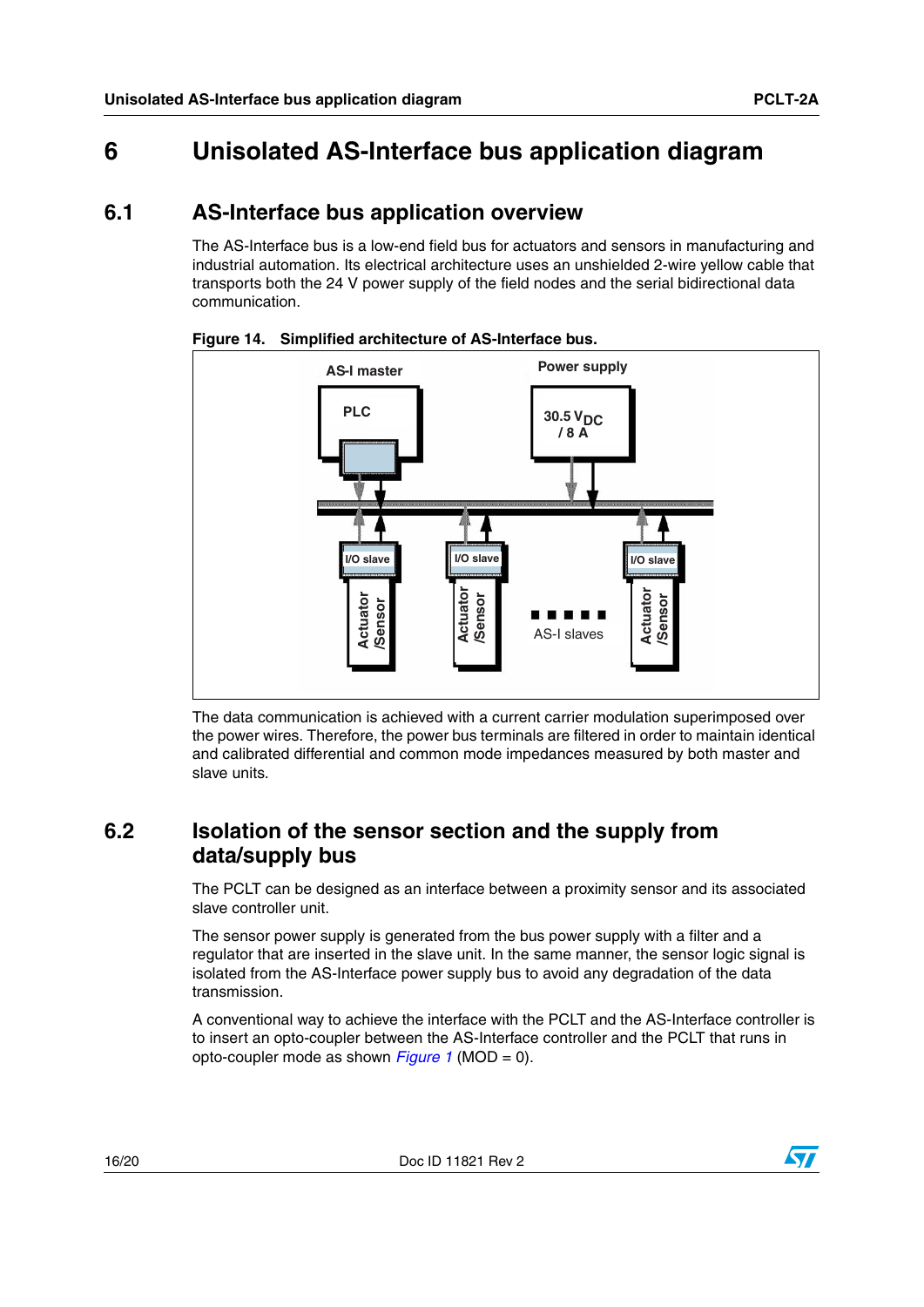#### <span id="page-16-0"></span>**6.3 Unisolated connection of the PCLT with AS-Interface controller**

To remove the opto-coupler the operation of the PCLT has been extended to fit the AS-Interface application. A precaution is required on its interface with the bus controller. The impedance between the two circuits must be high in order to maintain the impedance isolation.

To achieve this impedance isolation, the PCLT runs in CMOS mode (MOD= $V_{CC}$ ) and the buffer operation is extended up to  $V_{CC}$  = 12 V. In the application, the  $V_{CC}$  voltage is generated with a Zener diode reference fed from the sensor bus.

Because of the buffer voltage increase, it becomes possible to insert high impedance between the PCLT output and the AS-Interface bus controller input. Typically a 100 kΩ resistor is used while keeping a 5 V CMOS operation on the input of the bus controller.

*[Figure 15](#page-16-1)* shows the application diagram where the PCLT is connected to the slave bus controller through a 100 kΩ resistor. The logic signal is transmitted with a low level of less than 20% of the  $V_{DD}$  supply voltage and a high level of at least 3.5 V defined by the PCLT output buffer limiting its current to 35 µA minimum and the 100 kΩ pull down resistor (0.035 mA times 100 kΩ).



<span id="page-16-1"></span>**Figure 15. AS-Interface slave controller unit using the PCLT in an unisolated manner**

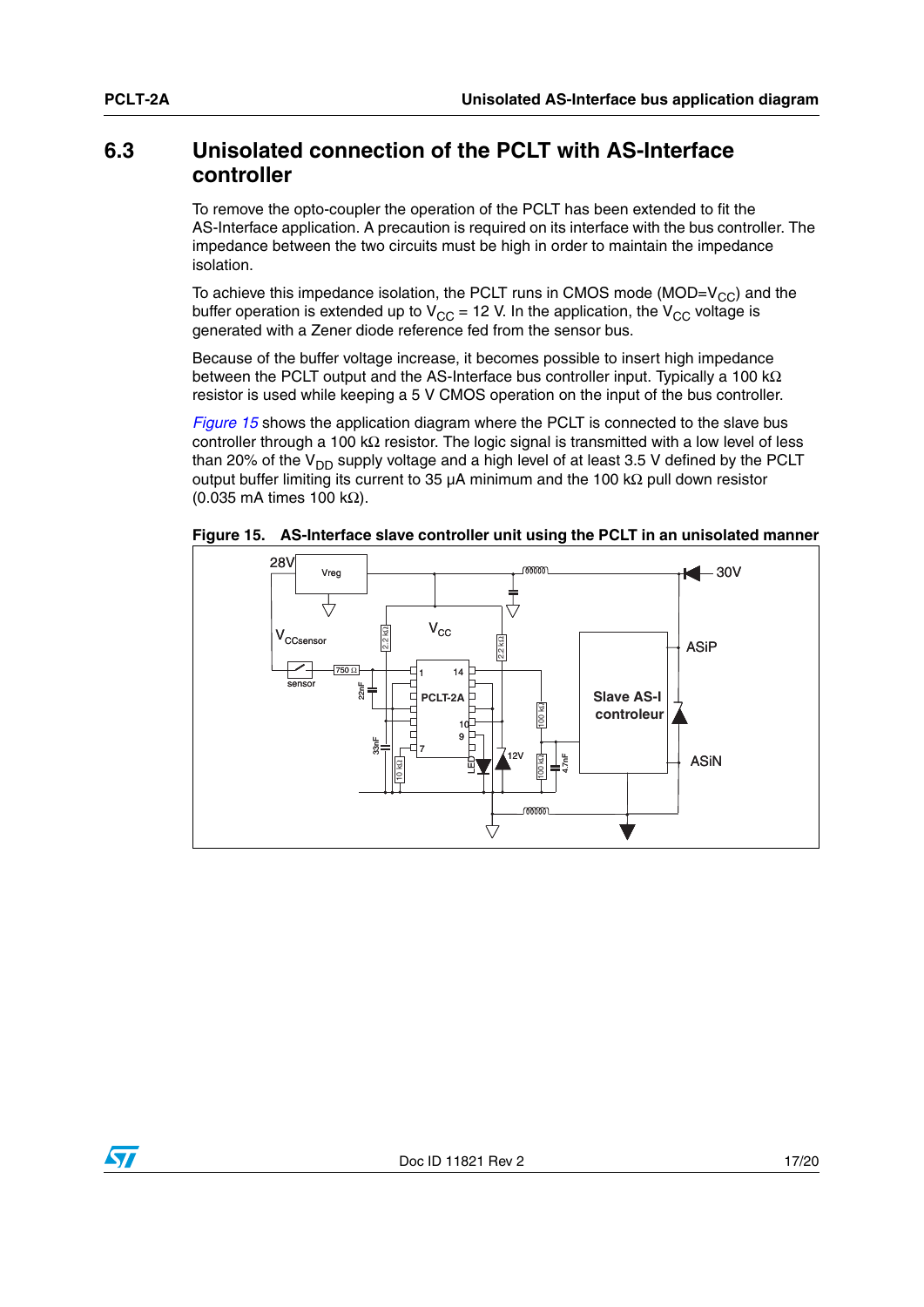# **7 Package information**

- Epoxy meets UL94, V0
- Lead-free package

In order to meet environmental requirements, ST offers these devices in different grades of ECOPACK® packages, depending on their level of environmental compliance. ECOPACK® specifications, grade definitions and product status are available at: **www.st.com**. ECOPACK® is an ST trademark.

Table 9. **Package dimensions** 



**Figure 16. Footprint (dimensions in mm)**



18/20 Doc ID 11821 Rev 2

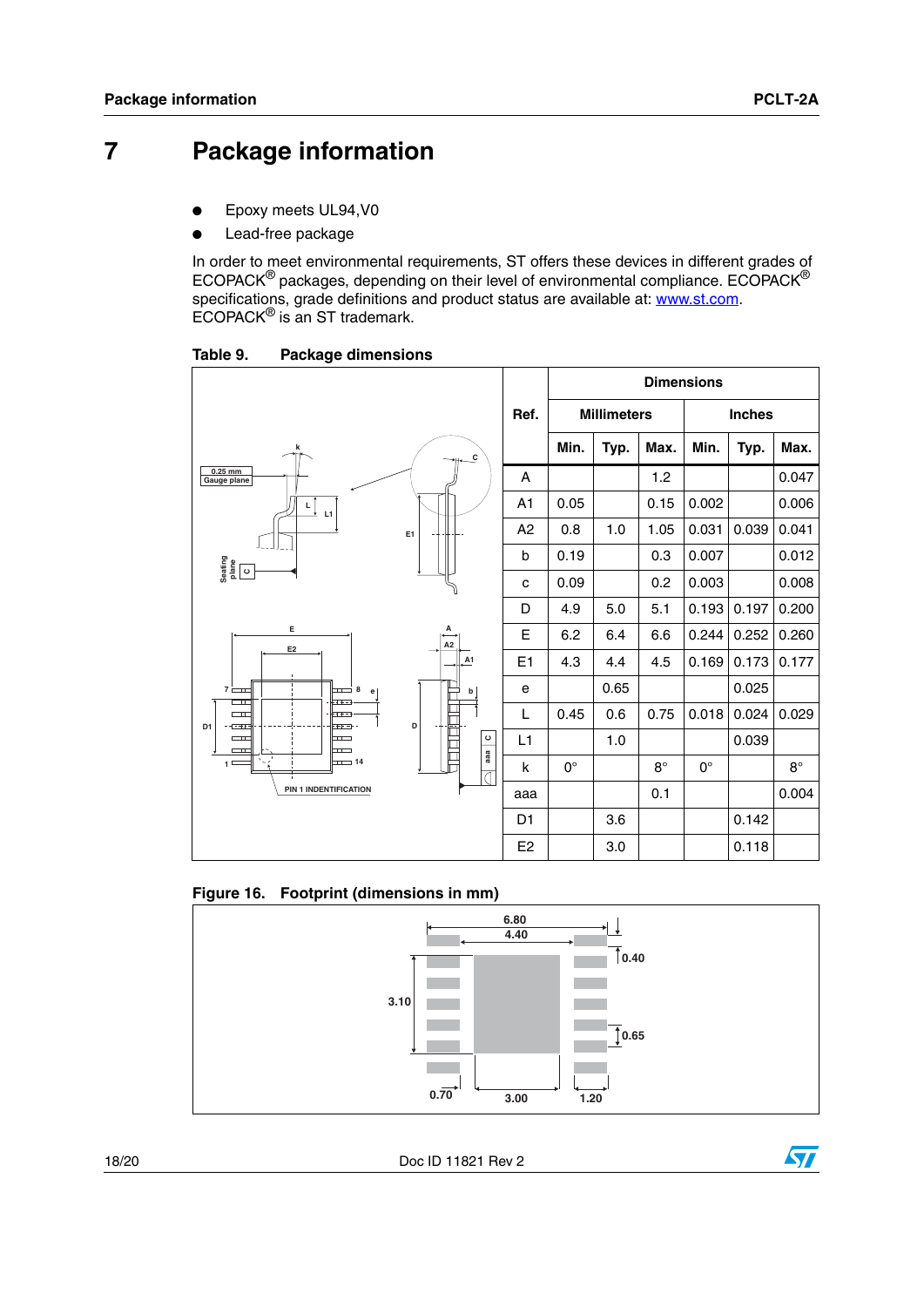# <span id="page-18-0"></span>**8 Ordering information scheme**





# <span id="page-18-1"></span>**9 Ordering information**

#### Table 10. **Ordering information**

| Ordering code | Marking   | Package         | Weight    | <b>Base gty</b> | Delivery mode |
|---------------|-----------|-----------------|-----------|-----------------|---------------|
| PCLT-2AT4     | PCLT-2AT4 | $TSSOP14^{(1)}$ | $0.057$ a | 96              | Tube          |
| PCLT-2AT4-TR  |           |                 |           | 2500            | Tape and reel |

1. Exposed pad version

# <span id="page-18-2"></span>**10 Revision history**

#### Table 11. **Document revision history**

| Date        | <b>Revision</b> | <b>Changes</b>           |
|-------------|-----------------|--------------------------|
| 16-Nov-2005 |                 | Initial release.         |
| 29-Mar-2012 |                 | Added ECOPACK statement. |

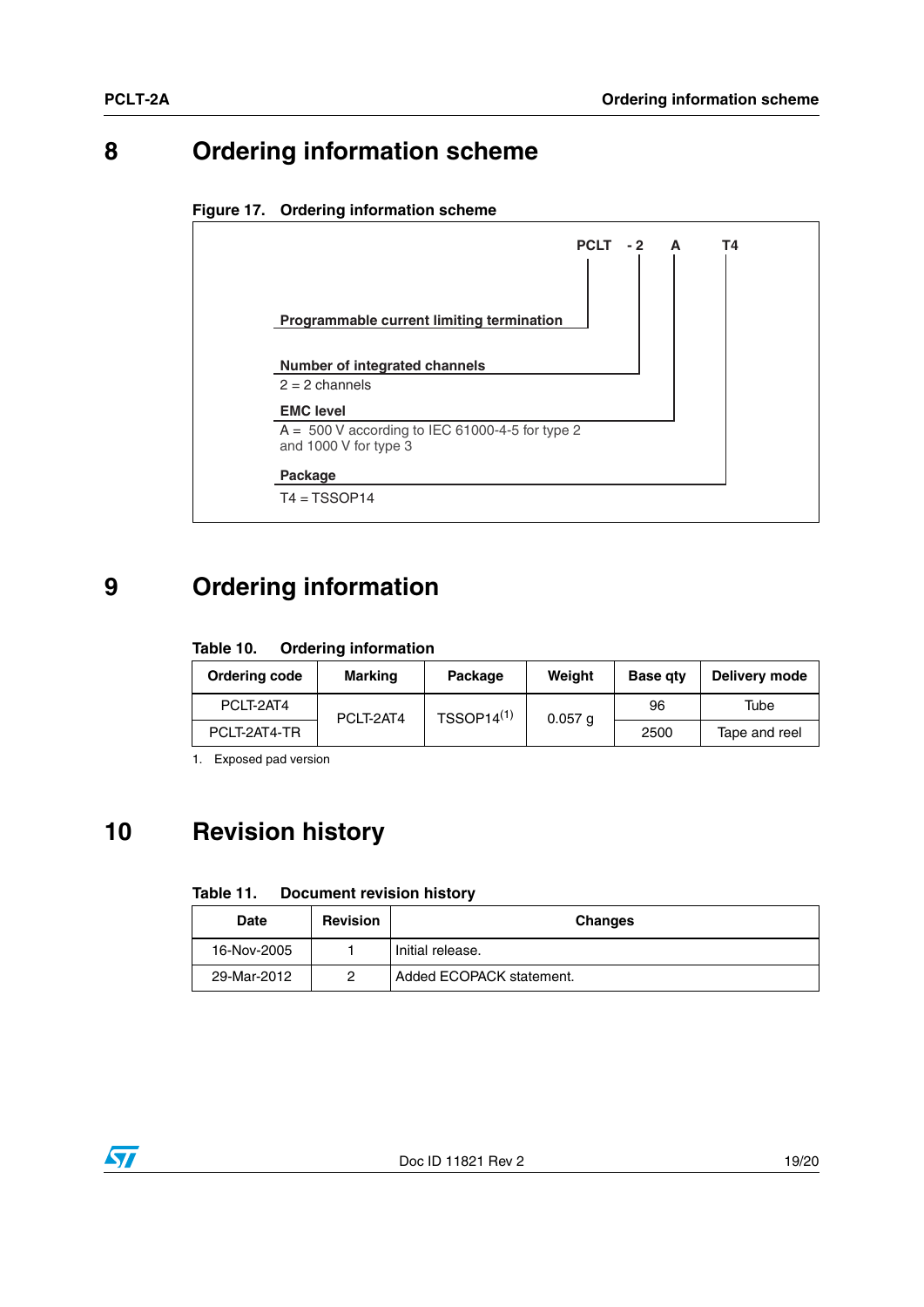#### **Please Read Carefully:**

Information in this document is provided solely in connection with ST products. STMicroelectronics NV and its subsidiaries ("ST") reserve the right to make changes, corrections, modifications or improvements, to this document, and the products and services described herein at any time, without notice.

All ST products are sold pursuant to ST's terms and conditions of sale.

Purchasers are solely responsible for the choice, selection and use of the ST products and services described herein, and ST assumes no liability whatsoever relating to the choice, selection or use of the ST products and services described herein.

No license, express or implied, by estoppel or otherwise, to any intellectual property rights is granted under this document. If any part of this document refers to any third party products or services it shall not be deemed a license grant by ST for the use of such third party products or services, or any intellectual property contained therein or considered as a warranty covering the use in any manner whatsoever of such third party products or services or any intellectual property contained therein.

**UNLESS OTHERWISE SET FORTH IN ST'S TERMS AND CONDITIONS OF SALE ST DISCLAIMS ANY EXPRESS OR IMPLIED WARRANTY WITH RESPECT TO THE USE AND/OR SALE OF ST PRODUCTS INCLUDING WITHOUT LIMITATION IMPLIED WARRANTIES OF MERCHANTABILITY, FITNESS FOR A PARTICULAR PURPOSE (AND THEIR EQUIVALENTS UNDER THE LAWS OF ANY JURISDICTION), OR INFRINGEMENT OF ANY PATENT, COPYRIGHT OR OTHER INTELLECTUAL PROPERTY RIGHT.**

**UNLESS EXPRESSLY APPROVED IN WRITING BY TWO AUTHORIZED ST REPRESENTATIVES, ST PRODUCTS ARE NOT RECOMMENDED, AUTHORIZED OR WARRANTED FOR USE IN MILITARY, AIR CRAFT, SPACE, LIFE SAVING, OR LIFE SUSTAINING APPLICATIONS, NOR IN PRODUCTS OR SYSTEMS WHERE FAILURE OR MALFUNCTION MAY RESULT IN PERSONAL INJURY, DEATH, OR SEVERE PROPERTY OR ENVIRONMENTAL DAMAGE. ST PRODUCTS WHICH ARE NOT SPECIFIED AS "AUTOMOTIVE GRADE" MAY ONLY BE USED IN AUTOMOTIVE APPLICATIONS AT USER'S OWN RISK.**

Resale of ST products with provisions different from the statements and/or technical features set forth in this document shall immediately void any warranty granted by ST for the ST product or service described herein and shall not create or extend in any manner whatsoever, any liability of ST.

ST and the ST logo are trademarks or registered trademarks of ST in various countries.

Information in this document supersedes and replaces all information previously supplied.

The ST logo is a registered trademark of STMicroelectronics. All other names are the property of their respective owners.

© 2012 STMicroelectronics - All rights reserved

STMicroelectronics group of companies

Australia - Belgium - Brazil - Canada - China - Czech Republic - Finland - France - Germany - Hong Kong - India - Israel - Italy - Japan - Malaysia - Malta - Morocco - Philippines - Singapore - Spain - Sweden - Switzerland - United Kingdom - United States of America

**www.st.com**

20/20 Doc ID 11821 Rev 2